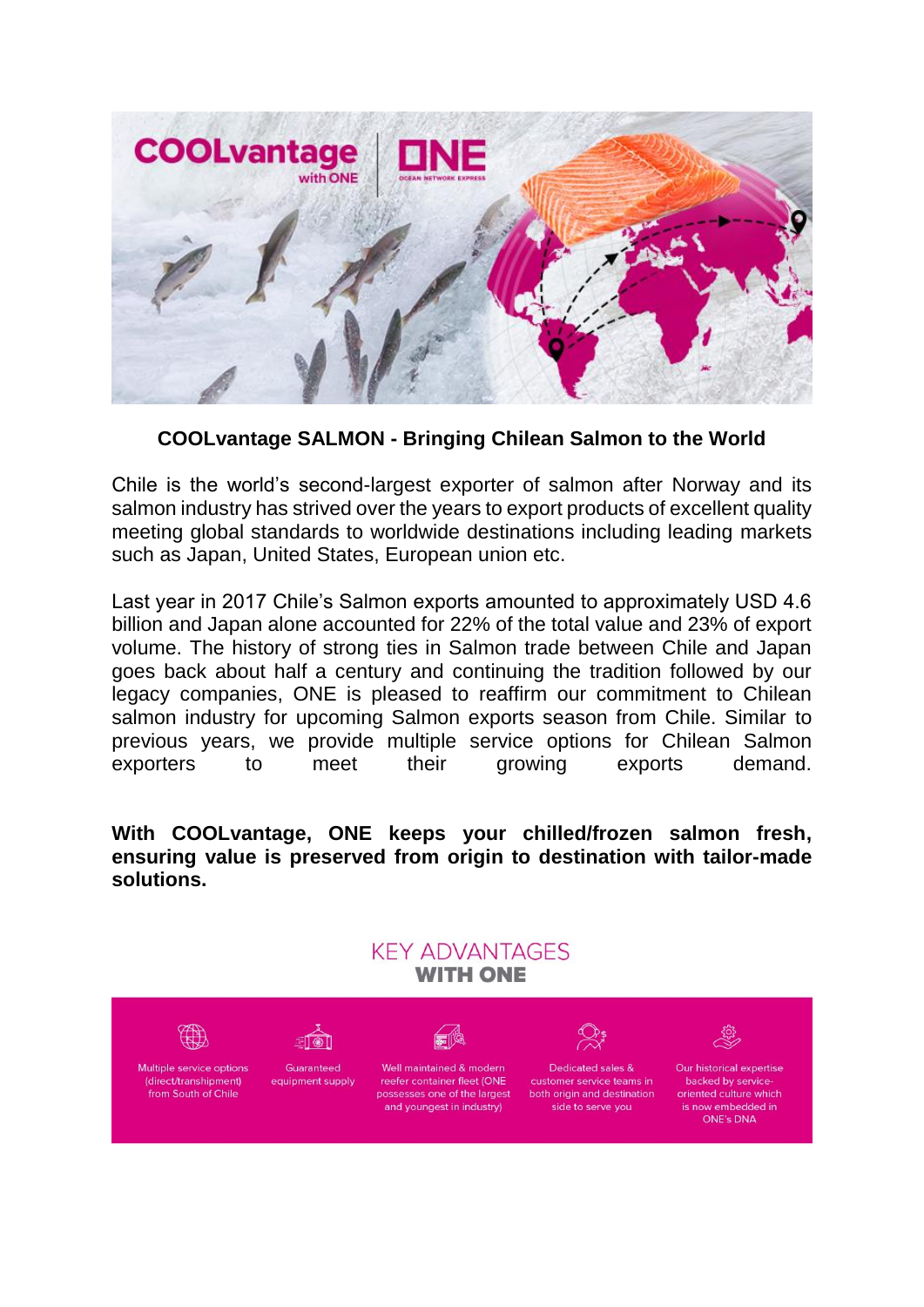Our service offer includes weekly departures from South of Chile, Lirquen in premium Japan service, ALX2 with both DIRECT and Transhipment connections to Japan and from Coronel in AX1 service with DIRECT connections to China as an emerging market.

## **Key Features:**

- Direct express service ALX2 connecting South Chile & Japan (Lirquen/Tokyo (32 days) / Coronel/Tokyo (34 days)
- Transhipment service options from both Lirquen and Coronel to Japan
- Flexible cargo loading with two weekly sailing (ALX1 & ALX2) from Coronel to key destination ports in China such as Shanghai, Ningbo and Hong Kong
- Direct weekly connection from South Chile (Coronel/Lirquen) to Pusan
- Strong service network within Asia to connect multiple other destinations such as Thailand, Vietnam, Singapore, Indonesia etc
- Guaranteed equipment availability at origin
- 24/7 dedicated technical support team



# **Asia Latin America Express 2 (ALX2) - Transit Days**

|                |     | Tokyo Yokohama |    |    | Kobe   Osaka   Nagoya   Hakata |    | Moji                  |
|----------------|-----|----------------|----|----|--------------------------------|----|-----------------------|
| Lirguen        | 32  | 33             | 37 | 37 | 36                             | 38 | 39                    |
| <b>Coronel</b> | -34 | 35             | 39 | 39 | 38                             | 40 | $\mathbf{4}^{\prime}$ |

*\*Premium JAPAN coverage, including all transshipment options via TYO* For more information, please contact your local ONE office.